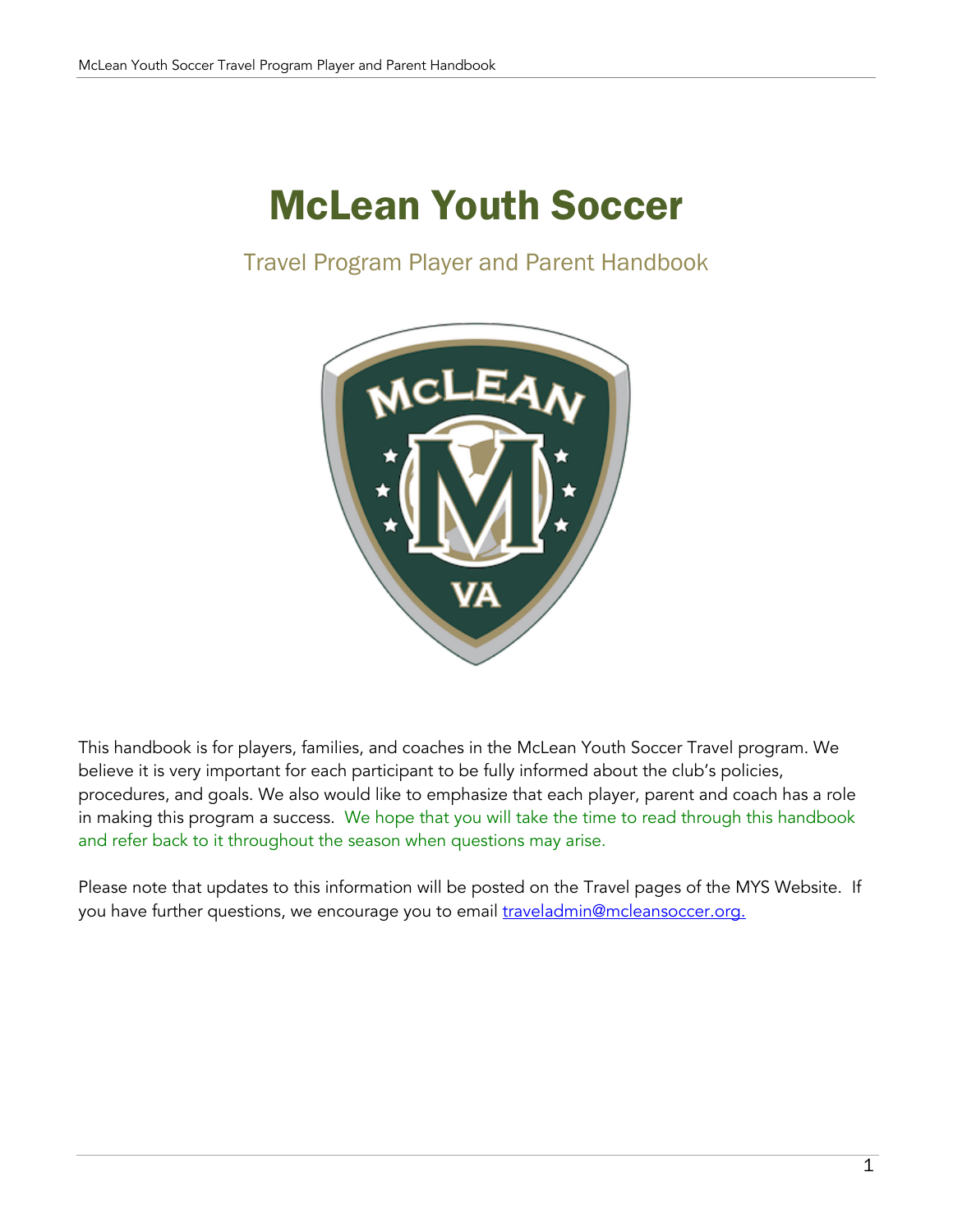# **Table of Contents**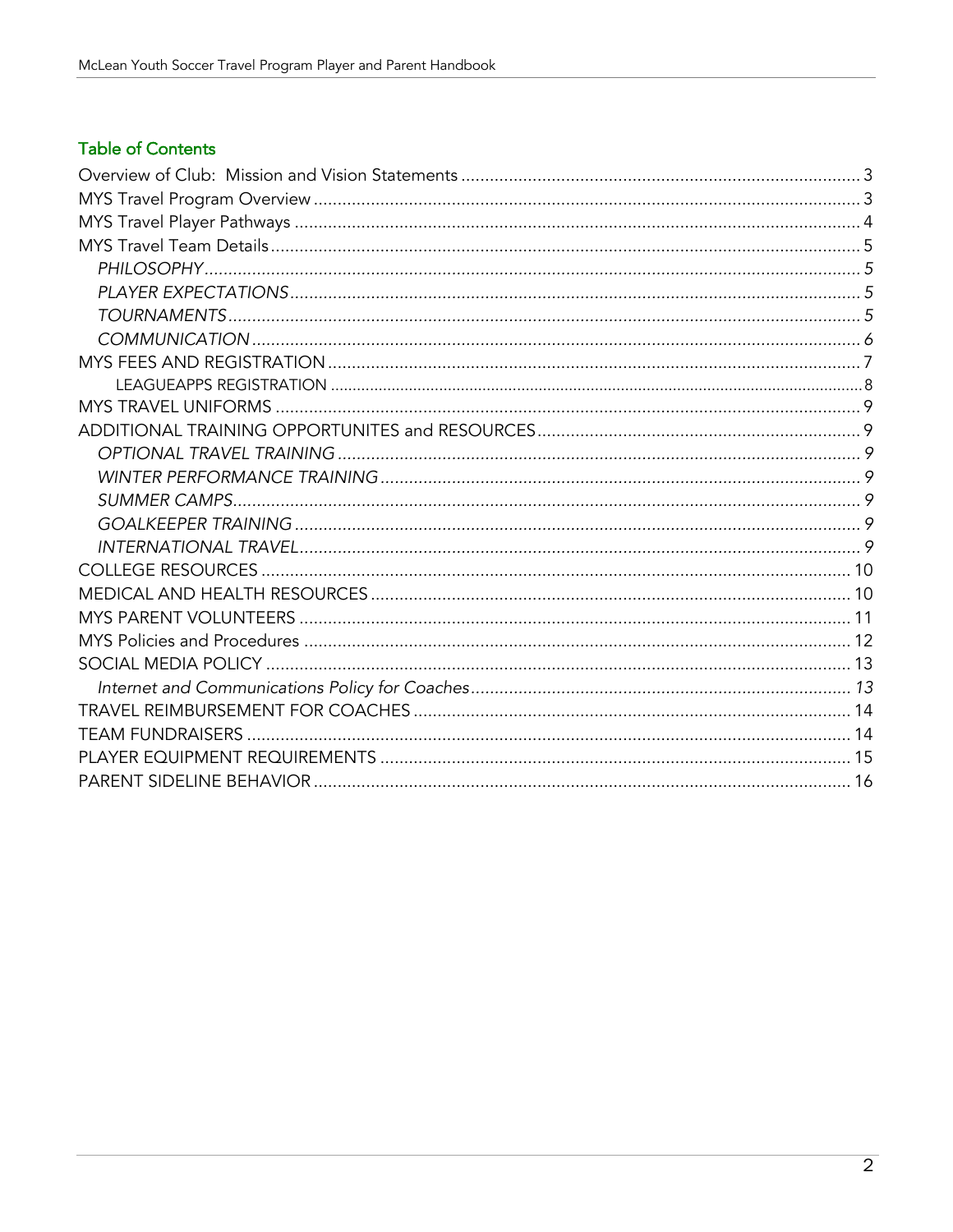#### Overview of Club: Mission and Vision Statements

## **MISSION**

McLean Youth Soccer will be a model club known nationally for developing players at all levels, creating a culture of inclusion, innovation and excellence, and positively impacting our community.

## VISION

McLean Youth Soccer provides opportunities for all players to reach their full potential in sport and in life through participation in soccer.

#### **COMMITMENT**

Our staff is 100% committed to the improvement and overall development of every single player in MYS regardless of ability or team level. It is our intent to elevate each player's game to the best it can be and to create a fun, educational soccer environment.

#### MYS Travel Program Overview

The McLean Youth Soccer (MYS) travel program consists of various components, including Team Training, Individual Training Opportunities, and League and Tournament Play as well as other on and off field developmental events including college information sessions and special technical clinics.

Players must try out each year to be considered for a team roster. Once selected by the technical staff, the player commits to one seasonal year (August - July) of participation with the team.

MYS offers a range of teams for players based on level of play and commitment. Players should carefully review information about a team prior to trying out. Specific questions can be directed to traveladmin@mcleansoccer.org.

#### Team Training

Travel teams in MYS typically train 2-3 times/week throughout the fall and spring seasons. Higherlevel teams may train year-round with more frequency.

#### League and Tournament Games

MYS travel teams participate in a number of leagues. Placement in these leagues is determined by the technical staff and reflects the team's level of play and level of commitment.

- ECNL: The Elite Clubs National League is the highest level of youth soccer competition available for boys and girls. Travel and time commitments are extensive.
- **CCL: The Club Champions League was founded** in January 2013 as 15 distinguished soccer clubs in Maryland, Virginia, and Washington, DC agreed to form their own league based on a simple concept that included three main features:
	- 1. Superior Competition
	- 2. Model for Player Development and 3. a Governing Board made up of Soccer
	- Directors from each club.
- § NCSL: The National Capital Soccer League is the primary travel league for the DC Metropolitan area. Most age groups have 4-6 different divisions catering towards the varying needs of travel level teams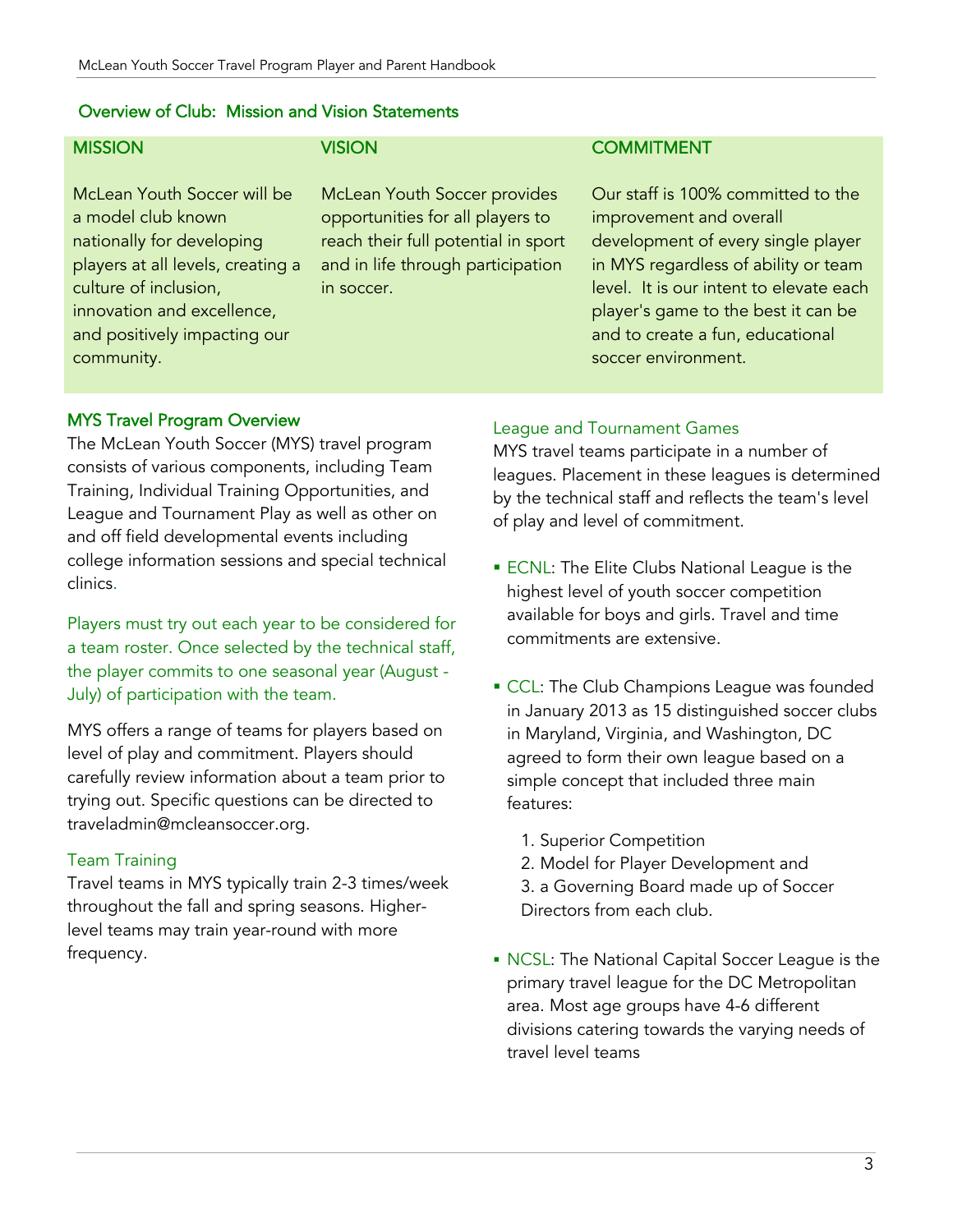# MYS Travel Player Pathways

| <b>PROGRAM</b>              | <b>LEAGUES</b>         | PLAYING LEVEL                                                                                          | <b>TIME</b><br><b>COMMITMENT</b>                   | <b>TRAVEL</b><br><b>REQUIREMENT</b> | <b>SEASON</b>         |
|-----------------------------|------------------------|--------------------------------------------------------------------------------------------------------|----------------------------------------------------|-------------------------------------|-----------------------|
| Recreation                  | Recreation (U4-<br>U12 | Focus on fun and<br>learning skills<br>regardless of prior<br>experience                               | Practices: 1/week<br>Games: 1/weekend              | Recreation:<br>McLean area          | Fall and/or<br>Spring |
|                             |                        |                                                                                                        | Practices: 1-2/week                                |                                     |                       |
|                             | SFL (U13 and<br>up)    | Enjoyable and<br>challenging                                                                           | Games: 1/weekend                                   | SFL: Northern<br>Virginia           | Fall and/or<br>Spring |
| Travel<br><b>U8 Juniors</b> | N/A                    | Focus on the 4<br>components of<br>player<br>development<br>(Technical, Tactical,<br>Physical, Mental) | Practices: 2/week<br>Scrimmage/Games:<br>1/weekend | McLean Area                         | Fall and<br>Spring    |
| Travel                      | <b>CCL</b>             | Focus on the 4                                                                                         | Practices: 2/week                                  | DC                                  | Fall and              |
| U9-U12<br>(Green,           | <b>NCSL</b>            | components of<br>player                                                                                | plus<br>1 night of                                 | Metropolitan<br>Area                | Spring with<br>Winter |
| White,                      |                        | development                                                                                            | skills/week                                        |                                     | season                |
| Gold,                       |                        | (Technical, Tactical,                                                                                  | Games: 1-                                          |                                     |                       |
| Silver)                     |                        | Physical, Mental)                                                                                      | 2/weekend                                          |                                     |                       |
|                             |                        |                                                                                                        | Tournaments                                        |                                     |                       |
| Travel                      | <b>NCSL</b>            | Focus on the 4                                                                                         | Practices: 2/week                                  | DC                                  | Fall and              |
| U13 and                     |                        | components of                                                                                          |                                                    | Metropolitan                        | Spring with           |
| up                          |                        | player                                                                                                 | Games: 1-2 per                                     | Area                                | Winter                |
|                             |                        | development                                                                                            | weekend                                            |                                     | season                |
|                             |                        | (Technical, Tactical,                                                                                  | Tournaments/                                       |                                     |                       |
|                             |                        | Physical, Mental)                                                                                      | Showcases                                          |                                     |                       |
| Premier                     | CCL                    | Top level                                                                                              | Practices: min                                     | Mid-Atlantic                        | Year Round            |
| U13 and                     |                        | competition and                                                                                        | 2/week                                             | Region                              |                       |
| up                          |                        | next level of player                                                                                   | Plus skills 1/week<br>Games: 1-                    |                                     |                       |
|                             |                        | development                                                                                            | 2/weekend                                          |                                     |                       |
|                             |                        |                                                                                                        | Tournaments/                                       |                                     |                       |
|                             |                        |                                                                                                        | Showcases                                          |                                     |                       |
| Elite                       | <b>ECNL</b>            | Elite level - college                                                                                  | Practices: min                                     | National                            | Year Round            |
| U13 and                     |                        | and National Team                                                                                      | 2/week                                             |                                     |                       |
| up                          |                        | prep                                                                                                   | Plus skills 1/week                                 |                                     |                       |
|                             |                        |                                                                                                        | Games: 1-                                          |                                     |                       |
|                             |                        |                                                                                                        | 2/weekend                                          |                                     |                       |
|                             |                        |                                                                                                        | Tournaments/                                       |                                     |                       |
|                             |                        |                                                                                                        | Showcases                                          |                                     |                       |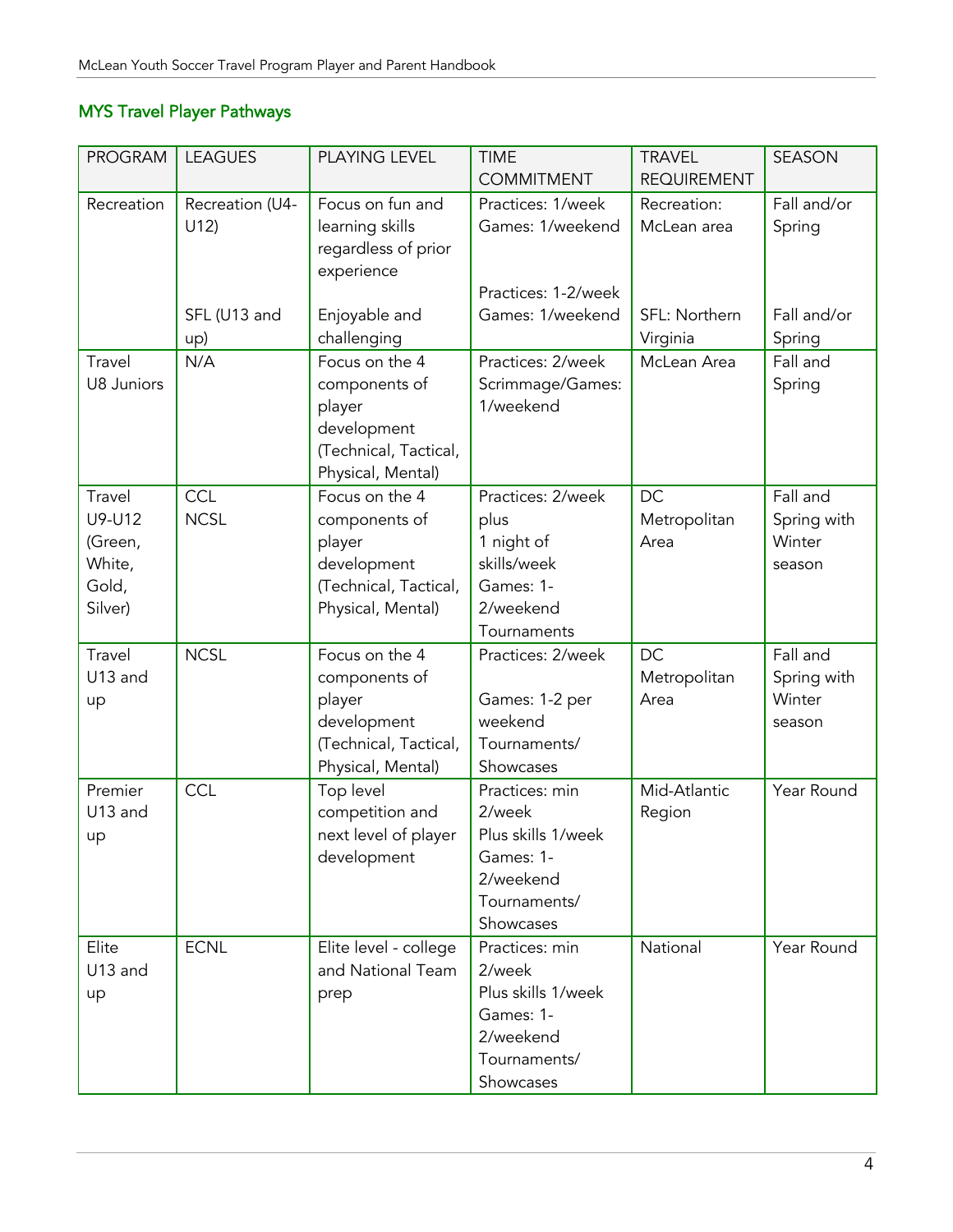## MYS Travel Team Details

#### PHILOSOPHY

The MYS Training Philosophy is based on the decision that playing an attractive, attacking way, will produce the highest percentage of skillful, thoughtful players.

Style of play will be skillful, creative, attractive, and possession oriented. Defensively we will press and exhibit a win it back mentality.

Coaches are teachers first. Our coaches must be age appropriate communicators. The coaches for our younger teams (U9-U12) will be good demonstrators, have a positive influence, and be team builders. For our older teams, coaches will be motivators, understand the physical demands of the modern game, and be able to read the "details" in the match.

Curriculum/coaching content: we will use our MYS philosophy and the US Soccer curriculum as resources.

However, we have introduced our coaching Portal, where all of our teaching information will be stored and is available to all MYS coaches on a daily basis.

MYS will continually provide on-going coaching education opportunities for our staff to ensure their maximum development to serve our players.

## PLAYER EXPECTATIONS

Practices: All McLean travel teams practice at least 2 days per week. The following teams also participate in MPS Monday night training as it is included in their team registration fees:

- § U9 U12: ALL teams
- § U13 U18 Girls: ECNL and Green teams only
- § U13 U19 Boys: ECNL and Green teams only

An additional day of practice is highly recommended. Practice attendance is mandatory. Discuss any/all conflicts that arise with your coach. Participation in other sports is permitted but must be discussed with the coach for conflict guidelines.

Games and Tournaments: Attendance at all team events is mandatory.

Self-Care: Players are ultimately responsible for their health including proper fitness, rest and nutrition. MYS staff will assist players in maximizing their abilities to take on this responsibility.

#### TOURNAMENTS

The recommended number of tournaments will be determined by age and ability level. The head coach will inform the team as to the approximate number of tournaments they will participate in throughout each season.

The Technical Director (TD) and the Age Group Directors (AGDs) will determine which tournaments the club will participate in. The objective will be to have all of our teams attend the same tournaments if practical.

As a general guide U9-U12 teams participate in 4-6 tournaments per year. While U13-U19 teams participate in 4-8 tournaments per year.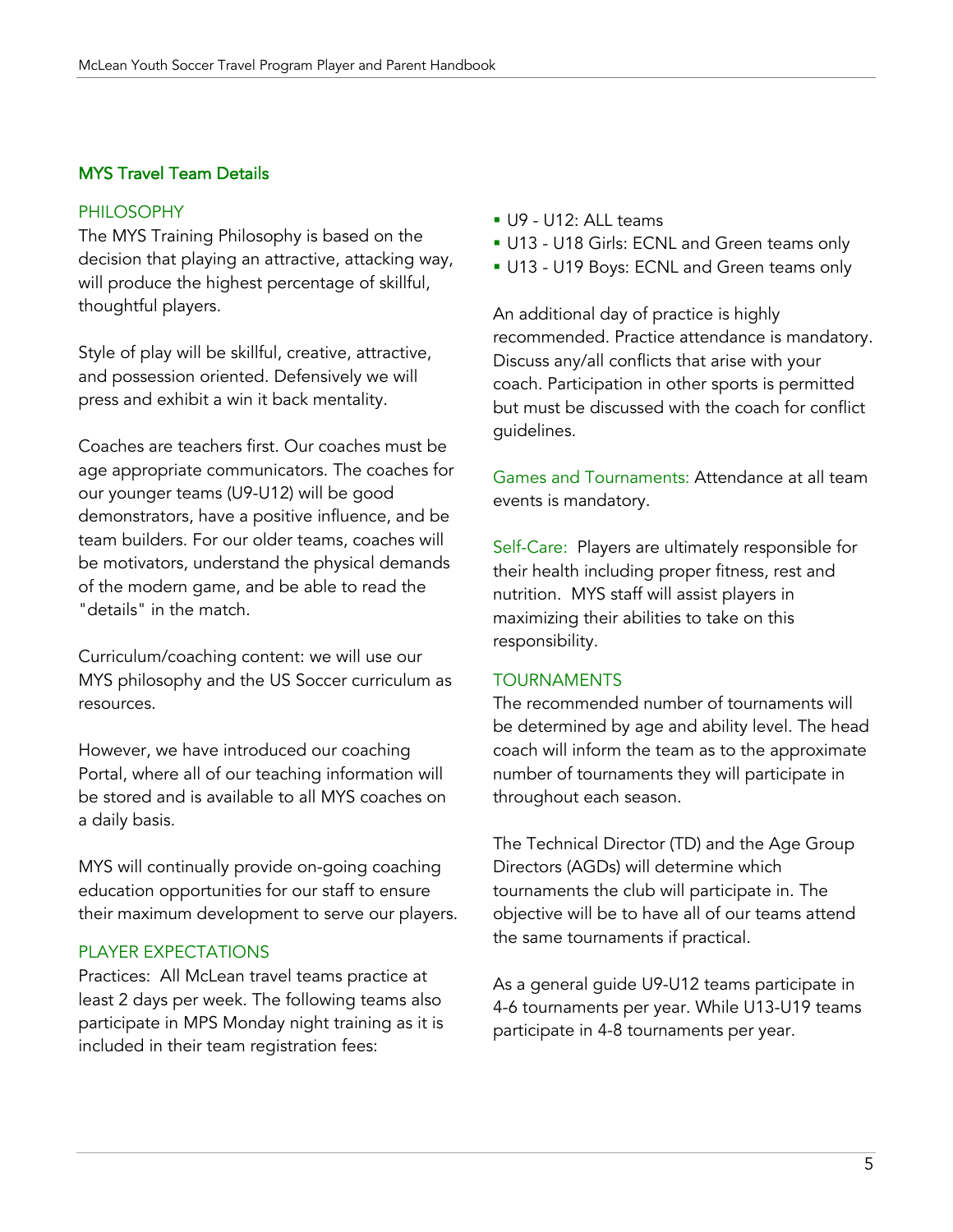## **COMMUNICATION**

MYS encourages open channels of communication that are available to any player or parent. We do ask that a 24-hour waiting period be respected before reaching out to discuss a game issue. The club policy is below:

Travel Program Communication Policy: The McLean Youth Soccer Travel Program has a network of staff to support its members. A chain of communication has been established to help address member's issues or concerns. In the event that a parent, player or member has a technical or administrative issue or concern, please follow the process below.

If a resolution is not identified, please move to the next level of escalation. Please allow for a reasonable response time.

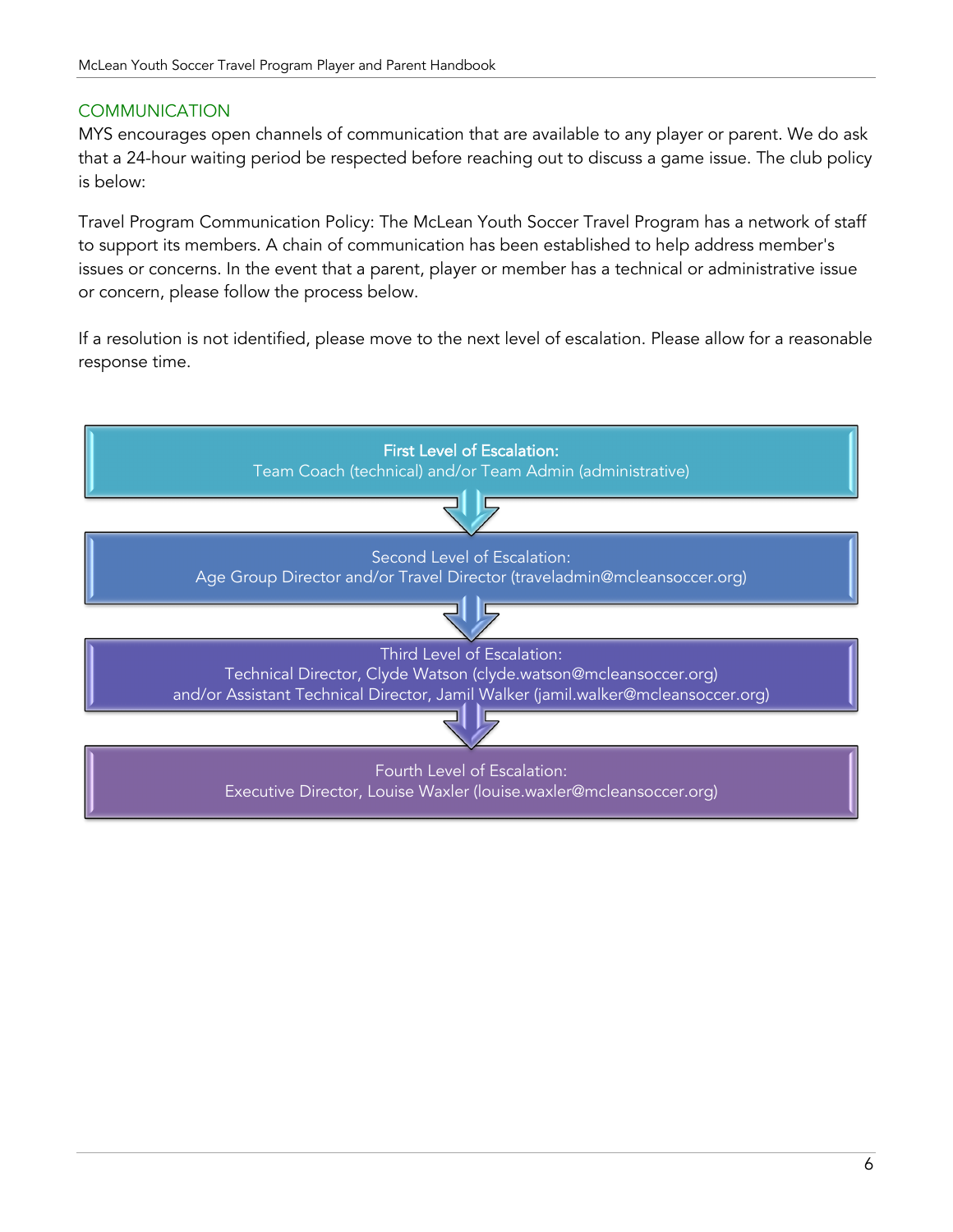## MYS FEES AND REGISTRATION

#### **FFFS**

Player registration/club fees vary by team. The differences in fees for travel teams are primarily attributed to league fees and participation in additional weekly training sessions (MPS Monday night training for example) as well as the preseason MPS Camp.

Per Virginia Youth Soccer Association (VYSA) policy, players must fulfill their financial obligations in full to the club as part of their registration with the club. Club fees are collected through the registration system, and can be paid in full upon registration, or in installment payments (see chart below).

To assist with financial planning, the club offers an installment payment plan to spread payments over several months. Furthermore, families with financial needs are encouraged to apply for Financial Aid. Please note that registration/club fees are non-refundable.

#### MYS Travel Club Fees cover the following areas:

- **MYS membership registration fee**
- **MYS Coaching Fees**
- Coaching Education
- **Referee fees for primary league**
- **E** League Fees for primary league
- MYS Staff Compensation and Club Administration Costs
- VYSA/Insurance Fees, including background checks for staff
- § Fairfax County field usage fees
- Equipment

The following is a list of team expenses that are NOT covered by Club Fees (team-specific "Team Fees" collection and payment will be managed directly by the designated team officials):

- **Uniforms and accessories (individuals)**
- Additional Supplemental league fees (team)
- **Tournament Entrance Fees (team)**
- **Tournament Travel Expenses for coaches (team)**
- **Tournament Travel Expenses for players** (individuals)
- § Winter Indoor League Fees (team and/or individuals)
- All other fees and expenses not explicitly covered by the current system (i.e. team parties, coach gifts, etc.)

McLean Youth Soccer has financial assistance available to players who have needs. Players are encouraged to apply by reviewing the financial aid application and information as soon as possible. Questions should be directed to traveladmin@mcleansoccer.org.

Travel Program members (including participants in ECNL, CCL and NCSL) are responsible for timely payment of club fees.

## **REGISTRATION**

Once your player has been assigned to a specific team, you can register them with MYS. In order to secure your player's offer, an initial deposit must be made within 48 hours. Remember that fees can be paid in full at the time of registration OR in installments with an initial deposit fee. Please carefully review the procedures below for registering your player and making installment payments.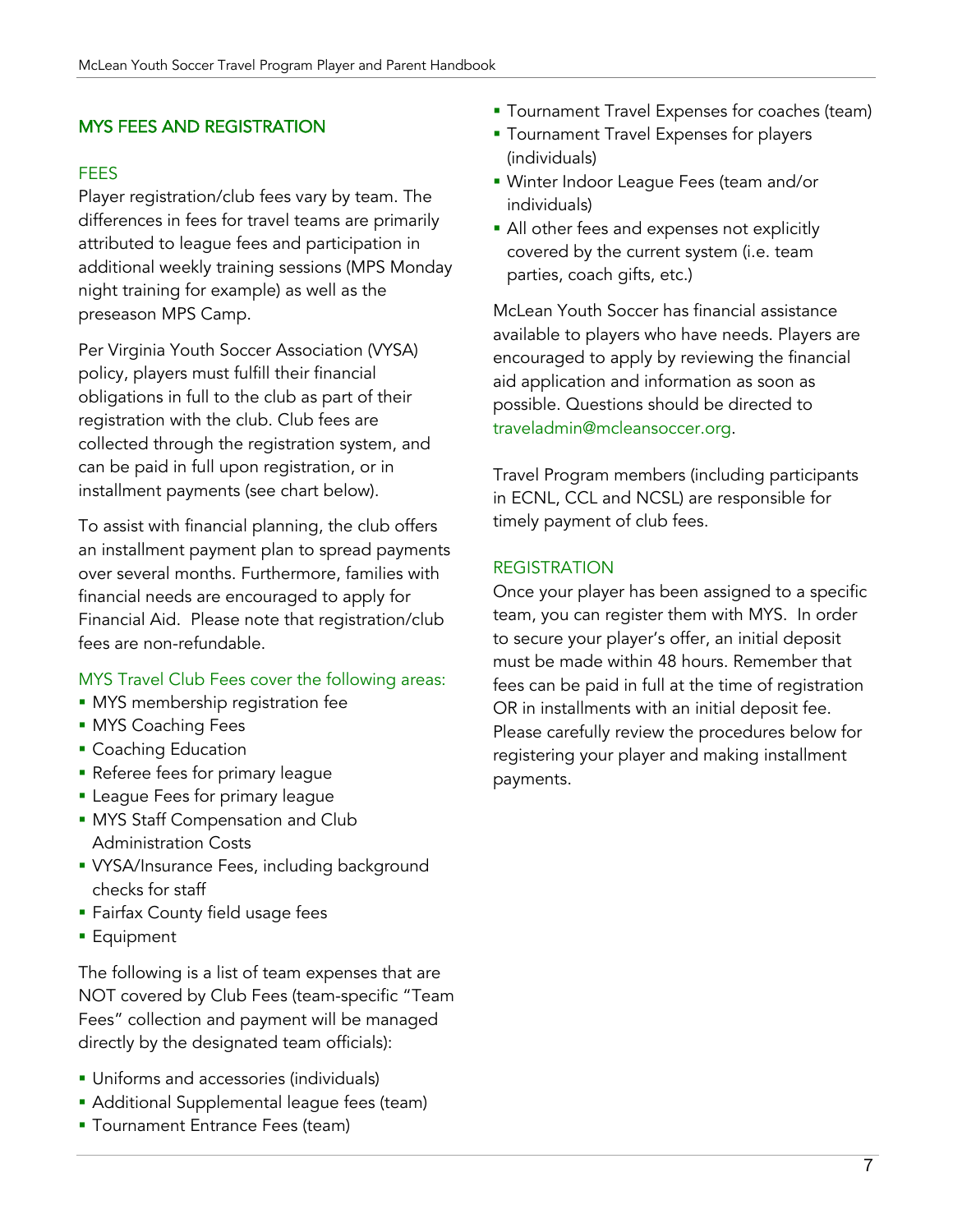# LeagueApps Registration

To register on the LeagueApps system, visit mcleansoccer.org and click on REGISTER. You will be prompted to create an account during your first registration process.

## *Create a Parent Account or Login*

A. To Create a Parent Account (One parent will register the family. You will be able to add additional family members after the initial set-up.

- o Create a Username and Password
- o Enter the following parent details: Parent First Name, Parent Last Name, Parent Email, Gender, and Residential Address.
- o Click Create my account & go to next step

B. To Login every time you register in the future:

Enter your Username and Password on the sidebar below Already have an account?

. Click Log In

## *Create a Child Account or Select Child*

- A. To Create a Child Account:
	- o Click Add a player now and enter the following child details: First Name, Last Name, Gender, Birth Date, Email\*, and Address.
	- o Click Create
	- o Review the program selection under Select a Program and click Register Child Name

B. To Select a Child every time you register in the future:

. Click on the child's name you'd like to register below Choose a player

o Review the program selection under Select a Program and click Register Child Name

*\*Child Emails may only be entered for players over the age of 13 due to COPPA compliance.*

## *Select Registration Role*

A. Click on the Role you'd like to register as (ie. Player, Coach, etc.)

## *Fill out Registration Terms & Waiver*

A. Select payment method under

Registration Terms (if applicable)

B. Enter all required registration questions under Player Information

C. Check that you have read and agree to the waiver(s) (if applicable)

D. Click Register for Program Name

## *Enter Payment Details*

- A. If a deposit is allowed, click on the amount you want to pay (optional)
- B. Enter billing details
- C. Enter credit or debit card details
- D. Click Pay securely for your registration

If you have any questions about the process or the amount due, please contact traveladmin@mcleansoccer.org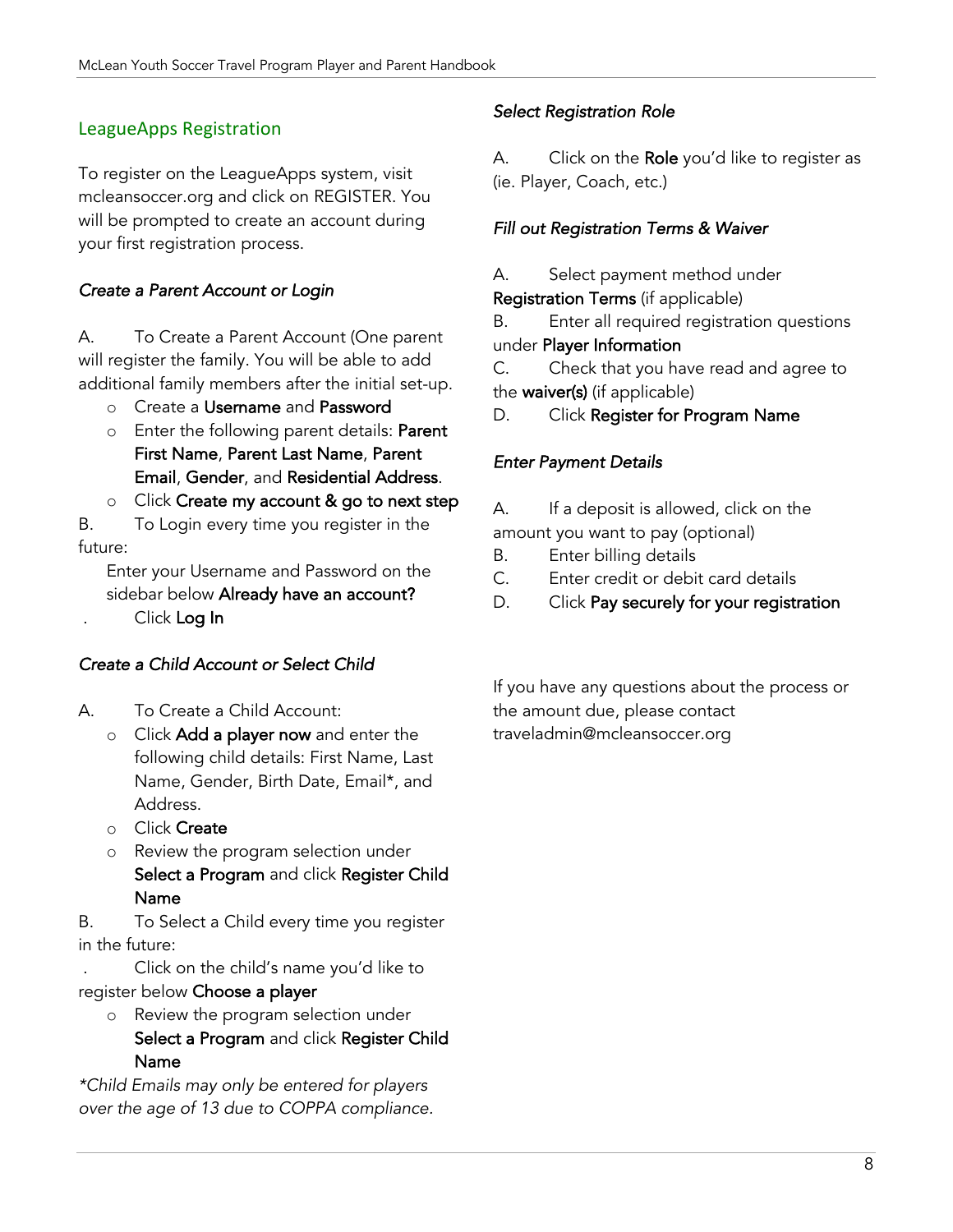## MYS TRAVEL UNIFORMS

Each player is responsible for the ordering and purchase of their own individual game uniforms and training uniform/kit. The game uniforms consist of a black AND white jersey, black and white shorts, and green and white socks. The training kit consists of green jersey, black shorts and black socks and is worn to each practice. Some leagues may have an additional training kit and socks.

Once a player is added to a team roster the team manager will help them choose a uniform number. The team uniform coordinator will then communicate with the team, confirming player numbers and best email contact. That information will be provided to the club and then to Soccer.com.

Each player, through a link sent to them from Soccer.com, orders all uniform and training kit items. The link will have your player's specific name and number associated with it and the team's required items to purchase. Uniform and training jerseys are customized orders and may require longer to process, so ordering in a timely manner is essential. *Additional items such as warm up jacket, pants, soccer bag, etc. are recommended but not mandatory to purchase.* MYS club specific spirit wear (sweatshirts, fleece, hats, t-shirts, jackets, etc.) can also be purchased.

## ADDITIONAL TRAINING OPPORTUNITES and **RESOURCES**

## OPTIONAL TRAVEL TEAM SKILLS TRAINING

For teams whose club fees do not include the once a week Monday Night MPS Training (see list above under Travel Team Details/Player Expectations), the McLean Youth Soccer technical leadership offers OPTIONAL Travel Team Skills Training. This training is in addition to your teams regularly scheduled practices and must be paid for separately of team registration for a fee of \$150/player. At least 12 players from a team must register for the sessions to be scheduled. If

there are not sufficient players registered, the session will be canceled, and your fees will be refunded. Deadlines for registration, and specific dates and times of this optional training will be communicated to your team once scheduled.

## WINTER OUTDOOR PERFORMANCE TRAINING

McLean Youth Soccer offers top-notch winter training programs tailored specifically for the soccer player who wants to develop their skills in the offseason.

## SUMMER & SPRING BREAK CAMPS

During the summer weeks, MYS offers a variety of summer camps, including Specialty Camps: ECNL camp and Coerver camps.

McLean Youth Soccer strives to make soccer a pleasant, safe and rewarding experience for soccer players on and off the field. The club has a firm belief in the value of sports at the competitive level in promoting the physical, mental and social well being of dedicated soccer players. Our summer program will provide the best learning environment, social, and competitive training opportunity for players at every level because it is conducted by what has been widely recognized as the finest professional coaching staff in Northern Virginia.

## GOALKEEPER TRAINING

Under the leadership of GK Director, John Szaro, and his staff of GK coaches, MYS offers a GK training program for all travel GKs U10 and older. Schedules and information are provided directly to the GKs each season. Please email traveladmin@mcleansoccer.org with any questions.

#### INTERNATIONAL TRAVEL

McLean Youth Soccer is pleased to have an exclusive partnership with WorldStrides. The experience to travel and train abroad is a great benefit for our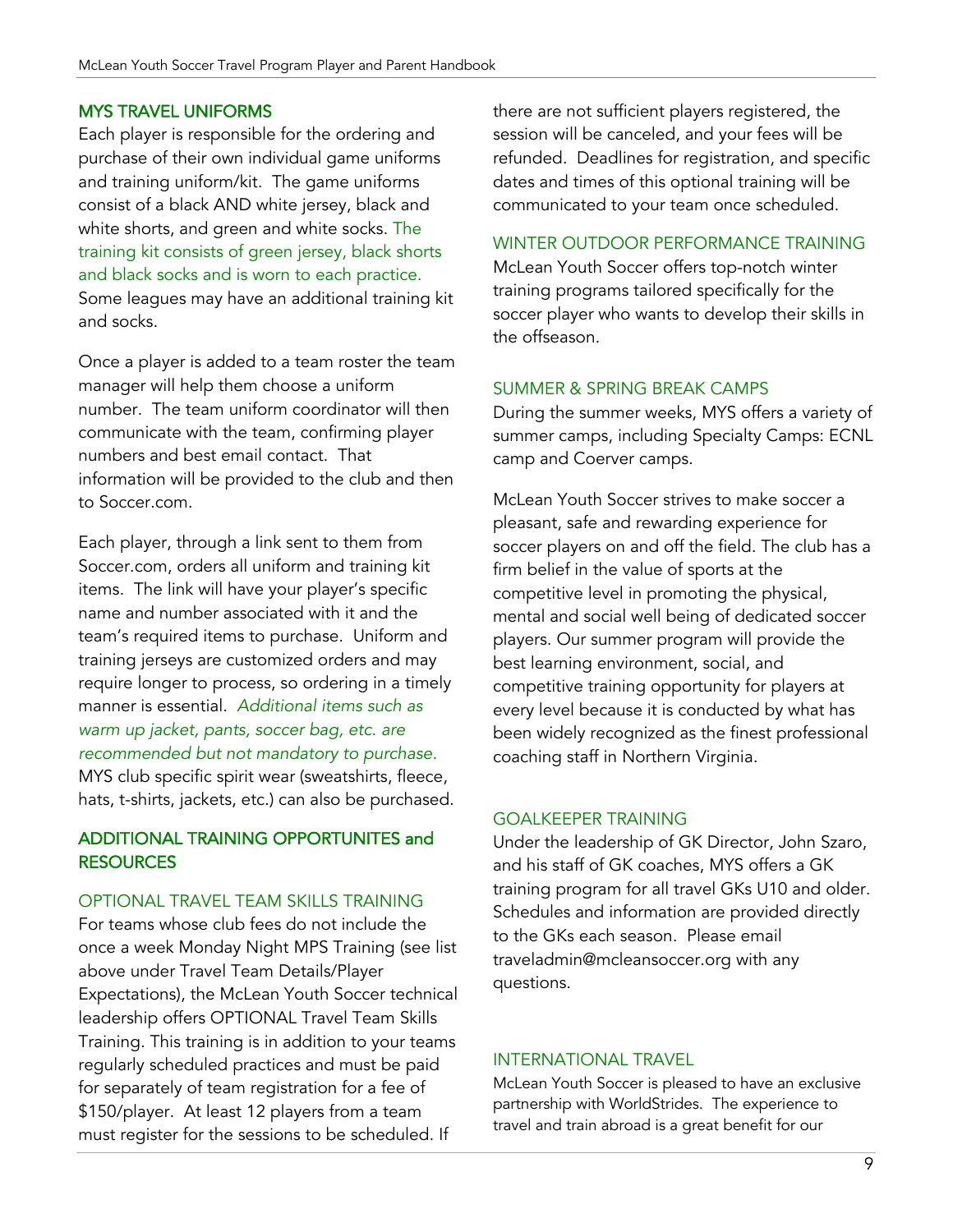players, exposing them to new cultural and soccerrelated experiences. Each year, specific age groups will be offered the opportunity to travel abroad for friendly tours and/or high-profile tournaments.

McLean has begun what promises to be a tremendous travel tradition for our players. For more information, contact WorldStrides representative, Steven Macdonald at stevenm@worldstrides.org.

# COLLEGE RESOURCES

McLean Youth Soccer has a strong history of providing assistance to players who wish to play soccer in college. In addition to the College Soccer Information Night (held in the spring preseason), MYS hosts college ID camps and scrimmages.

Information about the college recruiting process can be found on our website under the College tab at https://mcleansoccer.org/collegeresources/.

Any additional questions can be directed to our Technical Director, Clyde Watson, at clyde.watson@mcleansoccer.org.

## MEDICAL AND HEALTH RESOURCES

Ortho Virginia and the Dental Group at Reston Station have a partnered with MYS to deliver education, consultation, health services, and concussion management to the McLean soccer community.

Dr. Christopher Annunziata serves as chief medical officer for DC United, team orthopaedic physician for the Washington Redskins, consultant for US Soccer and The Washington Ballet and lecturer for multiple athletic societies. Dr. Annunziata is a member of the Professional Soccer Physician Society, NFL Team Physician Society, American Academy of Orthopaedic Surgeons, American Orthopaedic Society for

Sports Medicine and Arthroscopy Association of North America.

Dr. Michael Antonis has served as Associate Chief of Service at MedStar Georgetown University Hospital and ED chair at MedStar Southern Maryland Hospital Center. He has had medical roles with the Washington Mystics, Washington Capitals, and now the venue medical director with DC United for the last two years. He completed a sports medicine fellowship at MedStar Georgetown University Hospital in 2018.

Dr. Emilio Canal served as the team dentist for the Washington Freedom and has served in this same capacity for the US Soccer Federation (all teams) and DC United since 1996. He has served as a member of the U.S. Lacrosse Sports and Safety Committee and is on the U.S. Soccer Federation Medical Advisory Committee. He is a Fellow of the Academy for Sports Dentistry and was elected President of the Academy in 1999 and 2009. Dr. Canal also received the Distinguished Service Award from the Virginia Interscholastic Athletic Administration Association in 1999. He has been voted Top Dentist in Washingtonian Magazine, Washington Checkbook Magazine, Virginia Living Magazine, Northern Virginia Magazine. In addition, he is currently the President of the Professional Soccer Dentistry Society.

By utilizing Ortho Virginia and the Dental Group at Reston Station, McLean Youth Soccer is focused on adding value to its members both on and off the field of play.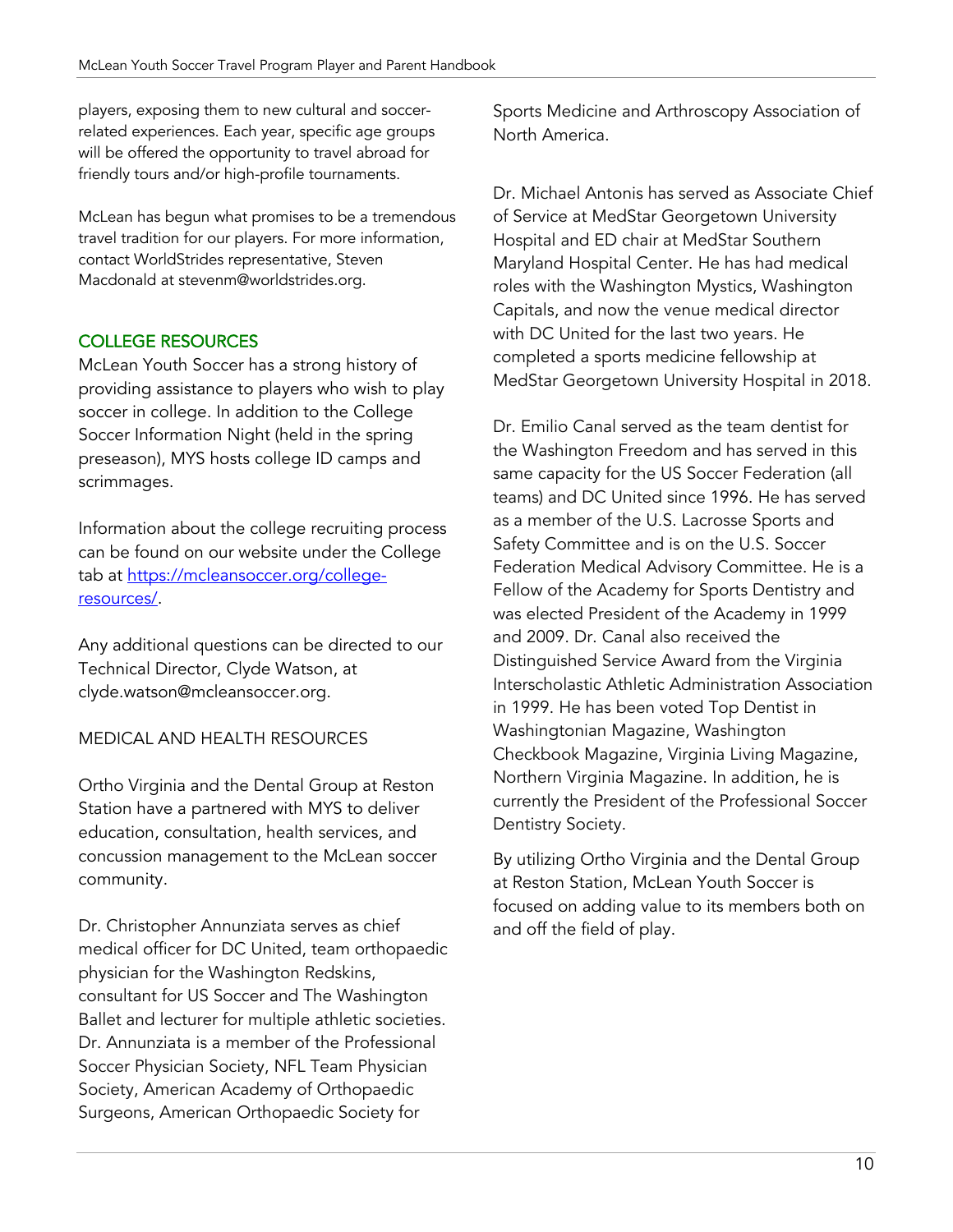#### MYS PARENT VOLUNTEERS

#### Team Admin

The Travel Team Admin's primary roles and responsibilities are:

- **Example 1** Liaison for the team (i.e. between coach and team, between team and club rep for the league, etc.)
- Representative of the club and of the team to outside parties (i.e. opponents)
- § COMMUNICATE with other volunteers and DELEGATE responsibilities to other volunteers
- The Admin is the primary contact for the team with regard to communications with the team and its opponents throughout the season. Examples of such communication include:
	- o *Weekly team communications through an app or email with upcoming schedule, and last-minute communications such as cancellations*
	- o *Provide support to club, team, coach (i.e. when requested, relay club information to players, etc.)*
- § Game day responsibilities (if not delegated to another volunteer- see below for specifics)
- **Managing the various activities for a travel** soccer team can be complex depending on the age and competition level of the team. It is highly recommended that a team admin work with the team coaching staff to identify the needs of the team and find parent volunteers to delegate some of these needs.
- Collect all relevant information from each player to complete the VYSA player registration process. Specific responsibilities include creating team rosters and player passes and coordinating any player adds/transfers/releases throughout the seasonal year with the Travel Director. Most of this work will be completed during the pre-season/summer.

## Examples of other travel parent volunteer positions:

#### **Treasurer**

Work with coach to develop and implement a budget for the age group teams (if triplet team) or team. Work with MYS finance team to manage an account, collect player fees/team income (not covered by MYS), and handle reimbursements and payment for team expenses. The treasurer is responsible for reporting a summary of the team or age group's financials at the seasonal parent meetings. This is a yearlong position. \*REQUIRED position for each team.

#### Social Committee Coordinator

Each team should have a representative to serve on this committee, but the more the merrier and the lighter the work. The committee will plan a player/family social function or party each season, as well as, at least one parent only social function. A budget should be submitted to the Treasurer to ensure there are funds to cover costs (this prevents the repeated requests for \$5 to \$10). The committee will solicit additional volunteers, as needed to host and/or bring things to the parties.

#### Uniform Coordinator

This volunteer provides a spreadsheet to the club with roster details for the team. They help to assign individual jersey numbers (at the direction of the coach), and work with the Travel Director to have personalized emails sent by soccer.com to each family.

#### Team Communications Manager

Submit news of teams' and players successes to marketing@mcleansoccer.org . Any and all shutterbugs are encouraged to take pictures of the teams during games and "team" shots at tournaments and games.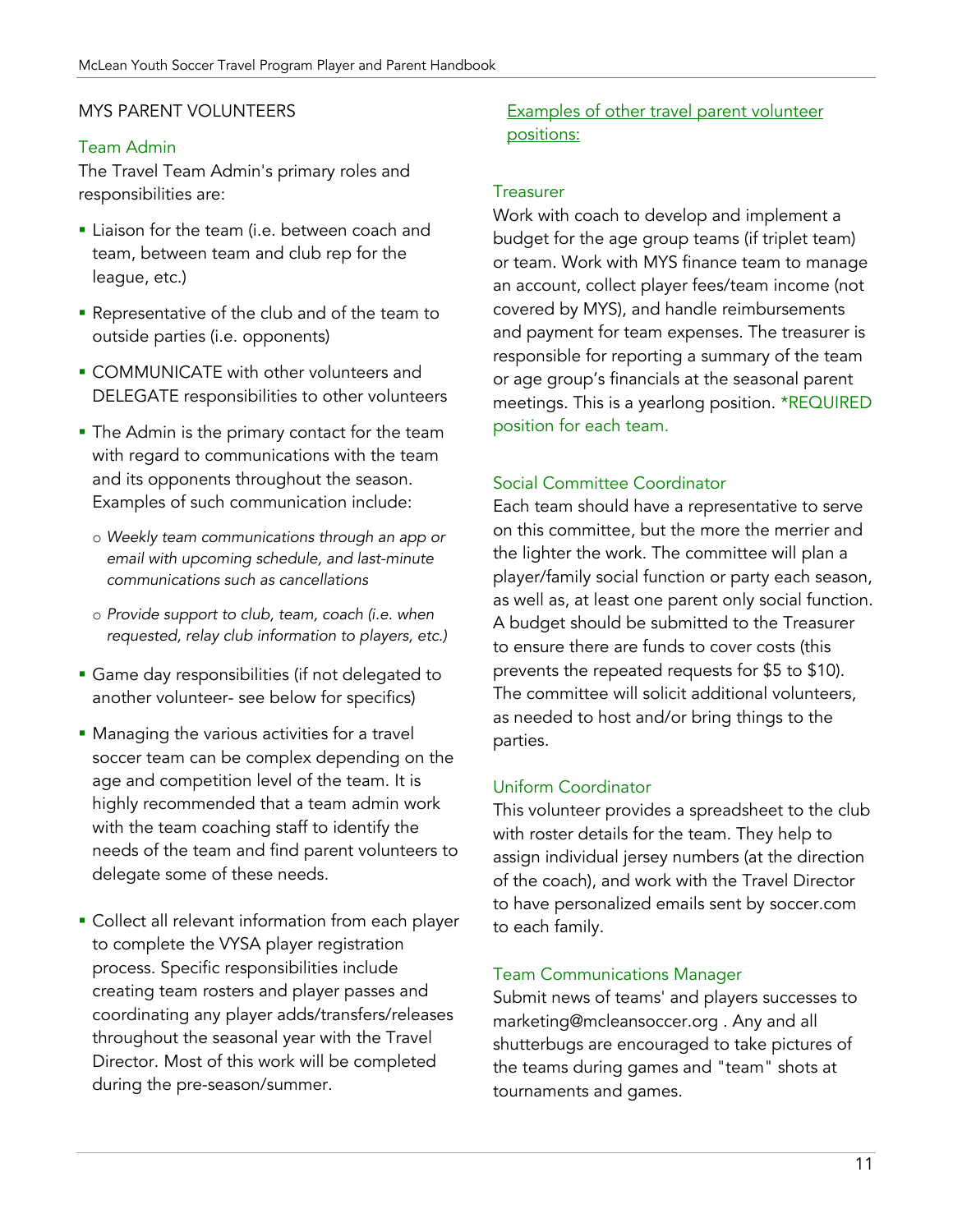## Tournament Coordinator

Work with the coach to register for and handle prep work for teams' participation in tournaments. Specific responsibilities include, but are not limited to tournament registration, online or on-site check in, organizing

hotel/accommodations if needed, and coordinate team dinner if desired. Maintain record of teams' tournament participation and results. This is an on and off volunteer position throughout the year.

#### Travel Coordinator

Work with the coach to identify team travel needs, including in support of any out of town tournaments. Collect information about ground or air travel, lodging and other team needs, make reservations, and communicate with team.

#### Team Sideline Liaison

The TSL serves as the point of contact between the referee and the team at each game and monitors and addresses parent behavior during the games.

#### Game Day Supplies Coordinator

This volunteer will initially put together a first aid kit for the team (to be reimbursed from team funds) and bring it to and from each game. Throughout the season the First Aider will replenish the kit as needed. May also order a portable bench and/or tent for the team (to be reimbursed from team funds) and bring it to and from each game.

#### Other possible positions

College Brochure Coordinator, Fundraising Coordinator, Risk Management Coordinator, Winter Program Coordinator.

#### MYS Policies and Procedures

McLean Youth Soccer has implemented a number of important policies and procedures to support our members and to continually strive to provide

the best environment for the development of our athletes.

All members should regularly review the policies posted at http://www.mcleansoccer.org/policies/.

#### Travel Program Communications Policy

The McLean Youth Soccer Travel Program has a network of staff to support its members. A chain of communication has been established to help address member's issues or concerns.

In the event that a parent, player or member has a technical or administrative issue or concern, please follow the process below. If a resolution is not identified, please move to the next level of escalation. Please allow for a reasonable response time.

- 1. First Level of Escalation: Team Coach (technical) and/or Team Manager (administrative)
- 2. Second Level of Escalation: Age Group Director and/or Travel Director (traveladmin@mcleansoccer.org)
- 3. Third Level of Escalation: Technical Director, Clyde Watson (clyde.watson@mcleansoccer.org) or Assistant Technical Director, Jamil Walker (jamil.walker@mcleansoccer.org)
- 4. Fourth Level of Escalation: Executive Director, Louise Waxler (louise.waxler@mcleansoccer.org)

For additional questions about other club policies please contact traveladmin@mcleansoccer.org and for questions regarding field scheduling and field use, please contact fields@mcleansoccer.org.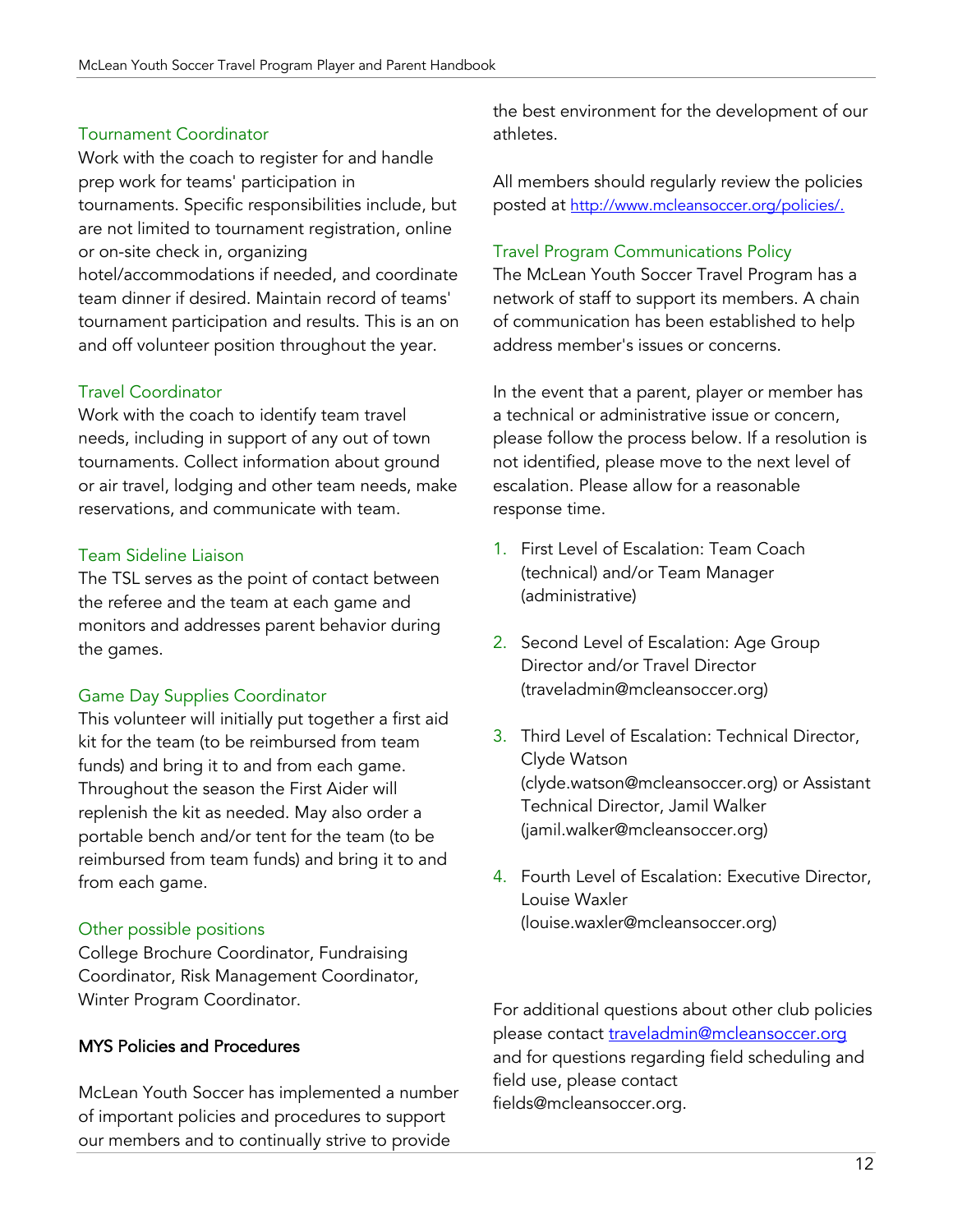## Refunds

All season registration fees are non‐refundable. Payment of the club registration fee implies consent and we rely on this information to form teams and any reversal negatively impacts this process.

All MYS registration fees are non‐refundable when a player is placed on a team or in a training program.

As MYS has a limited number of roster spots, registration is considered a binding commitment to pay 100% of all registration fees (MYS membership fee, coach/league fee, training fee, County fee, etc.) for the season or program even if the player chooses to leave the team/program.

## SOCIAL MEDIA POLICY

As social media and other electronic communication such as text messaging have become such a prevalent and effective means of personal and professional communication, MYS has created a social media policy stating expectations for use by coaches, players, parents, staff, volunteers and administrators. Both on and off the field, safety and youth protection should be a key focus. MYS is committed to be an advocate for youth and to keep children and their privacy safe, both online and off, and safety is always at the forefront of any considerations where social media usage is concerned. With these objectives in mind, all MYS staff, contractors, volunteers, administrators, and coaches must be familiar with and adhere to this policy, regardless of whether they personally use social media, and must share this policy with parents and players as appropriate.

## Internet and Communications Policy for Coaches

• All social media communications must be public, and all communications on or through them must be public. Being "public" means no private channels. For example, private

Facebook groups, direct messaging or private invitations to personal Facebook pages, inviteonly YouTube channels, or Twitter, direct messaging to individual players, and the like shall not be permitted between coaches and players.

- There should be no private messages and no one-on-one direct contact through Facebook messages, Twitter, direct messaging, Skype, chats, instant messaging (including but not limited to Google Messenger, AIM, and the like) or other similar messaging features provided through social media sites. This policy applies to all activities, outings, excursions, or other meetings between an adult and a player.
- A coach may respond to a direct inquiry via text message or email from a player regarding logistics of practice times, cancellations, schedules, etc. Coaches/team representatives should only use text messages and email on issues that are soccer related and all communications should include a parent or guardian copied on the message.
- Coaches and team reps should avoid cell phone conversations with players to the greatest extent possible, and cell phone communications should only be used when absolutely necessary, and should only be soccer related. Staff members, contractors, volunteer coaches, etc. may not be "friends" on Facebook with a player.
- **•** If MYS affiliated personnel post content on any social media site (e.g., Facebook, blog, discussion board or comment) and it has something to do with work for MYS or subjects associated with the organization or any of its members, you should include a disclaimer in substantially the following form: "The postings on this site are my own, personal views and do not represent the views or positions of the Company, its customers, or personnel."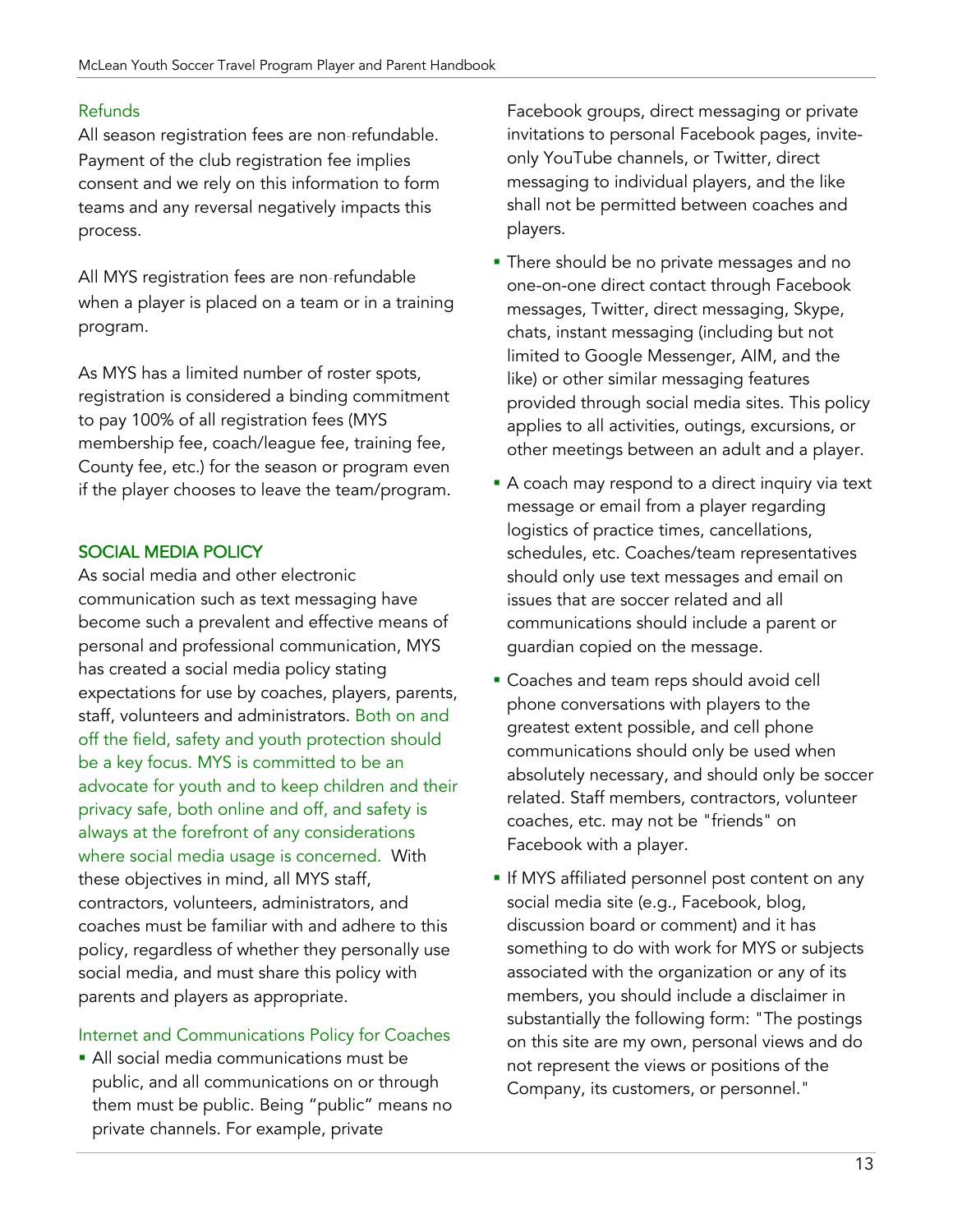- § When providing your contact information for personal business in social media, you should use your personal contact information (such as a personal email address), not your MYS contact information.
- You should only provide your personal contact information (e.g., personal email, phone number, home or work address, etc.) for soccer related business for all communications.
- **Respect privacy and confidentiality obligations** when posting photos or videos. Before you post online video/photos that include images of players, it is your responsibility to obtain consent from their parent or guardian. If you fail to do so and they subsequently object, it is your responsibility to promptly take down or otherwise edit the posting in order to protect their privacy. MYS will fully support those who wish to maintain their privacy in this regard.

## TRAVEL REIMBURSEMENT FOR COACHES

As employees of McLean Youth Soccer, Coaches will on occasion incur business travel expenses as part of their participation in Tournaments, State Cup, Region I, National League, EDP, and ECNL competition outside of the NCSL, ODSL, and CCL areas. The procedures and practices contained within the MYS Travel Reimbursement Policy are designed to act as a guideline for business travel expense reimbursements.

As all expenses are the responsibility of each team's families, the team manager and team treasurer will communicate all expenses with the team families prior to the expense being incurred or approved. This policy is designed to accomplish the following:

**Ensure all Coaches, Team Managers, Team** Treasurers, and Team Families have a clear and consistent understanding of policies and procedures for business travel and expense reimbursement.

- **Ensure Coaches are reimbursed for legitimate** business travel expenses.
- Maximize the Team's ability to provide for transparent management of travel expenses. Provide the appropriate level of accounting & business controls for the Team and the Club to ensure that expenses are reviewed & approved by the appropriate persons.
- **Provide the appropriate level of accounting and** business controls to ensure that business travel reimbursements are properly documented for IRS purposes such that these expenses will not be considered "income" but rather reimbursable business expenses.

To review the Travel Reimbursement Policy in full, please visit mcleansoccer.org and under the Travel tab choose Team Resources.

## TEAM FUNDRAISERS

Travel Teams who are interested in team fundraising opportunities should make sure to review this information and complete the appropriate steps below.

Basic Information: Team fundraising opportunities may or may not require the use of the club FEIN (501c3) number. If the particular organization with whom you are working requires the FEIN, please review the FEIN guidelines below. If you do NOT need the FEIN number, PLEASE still complete the steps below.

Concessions Sales at Local Fields: If a team wishes to sell concessions at a local field, permit applications must be submitted through the club. Please allow at least 3 weeks for processing and contact fields@mcleansoccer.org for details.

FEIN Guidelines: The purpose of this notification is to establish the use of McLean Youth Soccer's FEIN (Federal Employer Identification Number) in club, program, team, and other fundraising functions. Requests to use the FEIN will be made prior to the event-taking place and approval must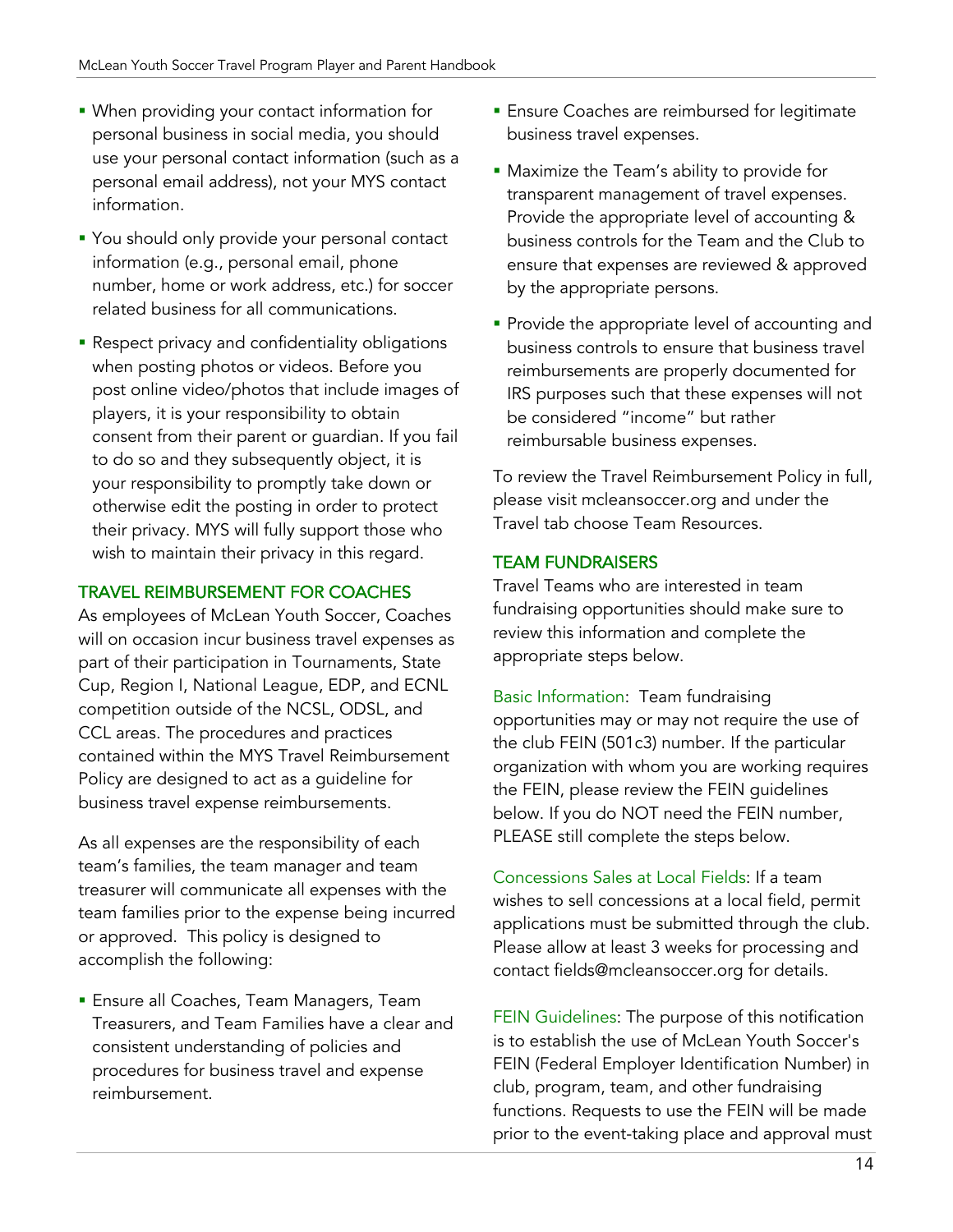be obtained before any advertising materials are published.

MYS will only authorize use of their FEIN when the intention and communication to a potential donor(s) is that all donated funds are going directly to and benefitting McLean Youth Soccer (the entire club). All donated funds will be considered MYS funds and will be appropriated on an "as needed" basis. Programs and/or teams wishing to receive donated funds will submit a request to the MYS Executive Director to petition funds for their specific need.

Note this includes most 'corporate' fundraising such as restaurant events, volunteering at Jiffy Lube Live, raffles, etc. The purpose of this policy is not to hamper fundraising efforts by specific programs or teams, but to ensure we are within Virginia state and federal law

# \*ALL TEAMS HOLDING FUNDRAISING EVENTS MUST COMPLETE THE FOLLOWING STEPS for EACH EVENT.

- Step 1: Team submits this form outlining basic plans and notifying the club of their plans. Please complete one form for each event - https://forms.gle/BjURJDMcsJ9W2vFR8
- Step 2: Team awaits approval from club leadership for the submitted fundraising proposal. (If you have not received a response within 7-10 days, please email traveladmin@mcleansoccer.org to follow-up).
- Step 3: Team holds fundraising event.
- Step 4: After fundraising event, teams complete this form to report results of fundraiser and/or request the funds (if team is using the club's FEIN) - https://forms.gle/AS93EkaHeXKgkiMW6

## PLAYER EQUIPMENT REQUIREMENTS

| Shin guards:                                                                                                                                                | Shoes:                                                                                                                                                                        | Ball:                                            |
|-------------------------------------------------------------------------------------------------------------------------------------------------------------|-------------------------------------------------------------------------------------------------------------------------------------------------------------------------------|--------------------------------------------------|
| Players U6 and older are<br>required to wear shin guards<br>with long socks covering them.<br>Shin guards are recommended<br>for U4 and U5 players as well. | Soccer cleats are recommended; U4 - U8: Size 3 ball<br>however, any sneaker / turf shoe<br>is acceptable. Players must bring<br>their own ball to every practice<br>and game. | U9 - U12: Size 4 ball<br>U13 and up: Size 5 ball |

Players are also required to bring water in a non‐disposable container to every practice and game.